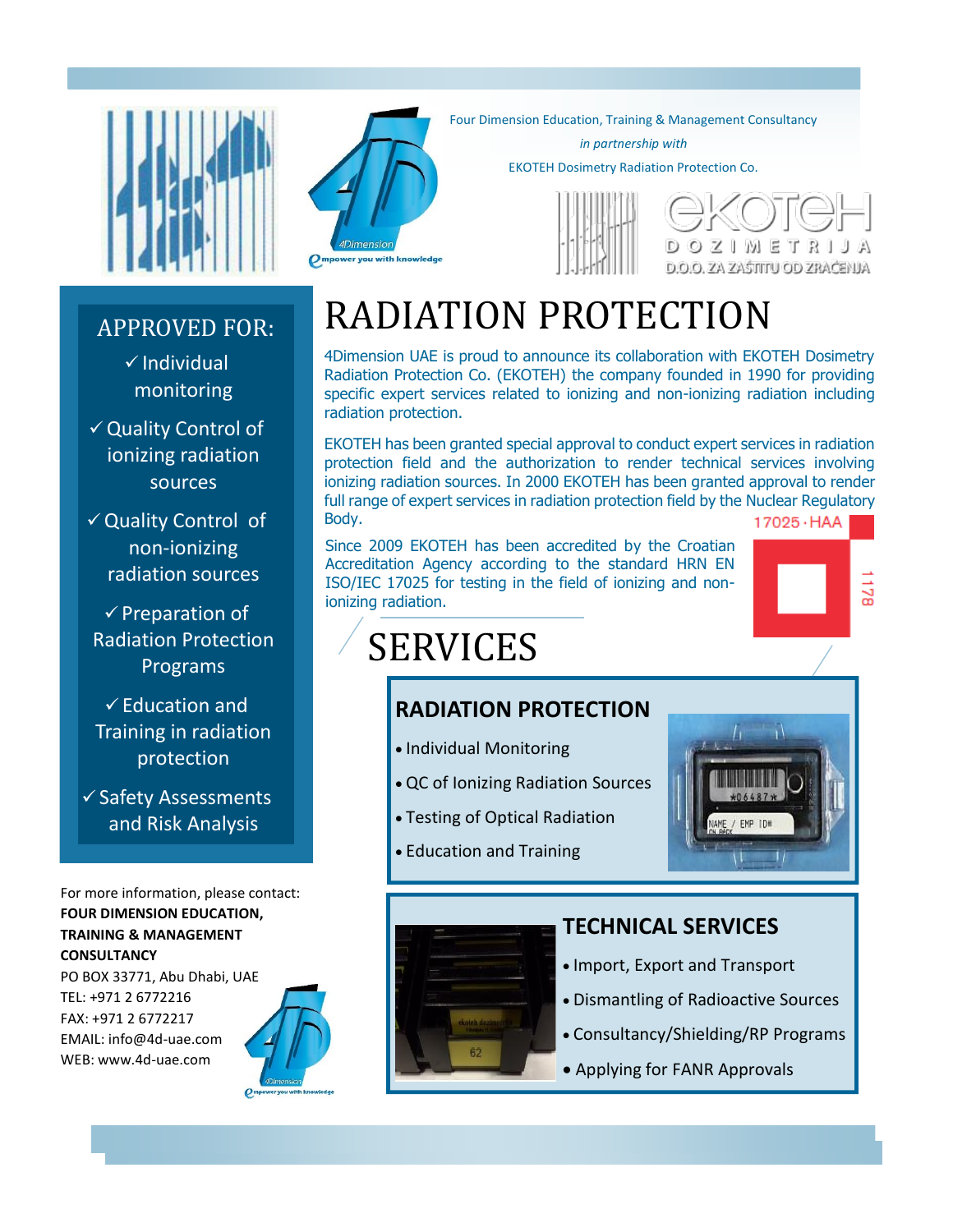



#### INDIVIDUAL MONITORING Rendering

service of individual monitoring to various customers who need this service for their exposed workers. We currently issue and process 50.000 radiation dosimeters a year. Our customers come from many sectors–-diagnostic and radiotherapy, veterinary, dental, well logging, industrial radiography, gauges and research—and range in size from a few monitored persons to a few hundreds. For the service our customers can plan number of monitored workers on monthly, bi-monthly or quarterly basis during a year, according to their business needs. Exchange of data is ensured via internet.

#### QC OF RADIATION SOURCES We are

providing the service of regular (12 months) Quality Control of ionizing radiation sources including: **1.** Diagnostic X-ray devices in medicine **2.**  Electric devices generating radiation and accelerators for radiotherapy. **3.** Nuclear medicine, laboratories and other units intended for work with unsealed radioactive sources. **4.** Sealed radioactive sources used for radiotherapy in medicine. **5.** X-ray devices for non-destructive testing, control of baggage and packages, devices for analytical and processing control **6.** Sealed radioactive sources in non-destructive testing (Industrial radiography), well logging, gauging devices and calibration **7.** Consumer products—ionizing smoke detectors etc.





#### TESTING OF OPTICAL RADIATION

We offer regular (12 months) testing of UV radiation, i.e. sun beds and phototherapy devices according to the method PO 5.4.1-03 designed in EKOTEH and accredited by Croatian Accreditation Agency.

#### FUTURE DEVELOPMENT

We have access to expert advice on full range of radiological protection. We strive to build a strong communication between our customers and staff. We are tailoring our service to customers' needs, and strive to improve and upgrade methods we are using today, build up capacities and meet demands of the customers by expanding the scope of our services and activities.